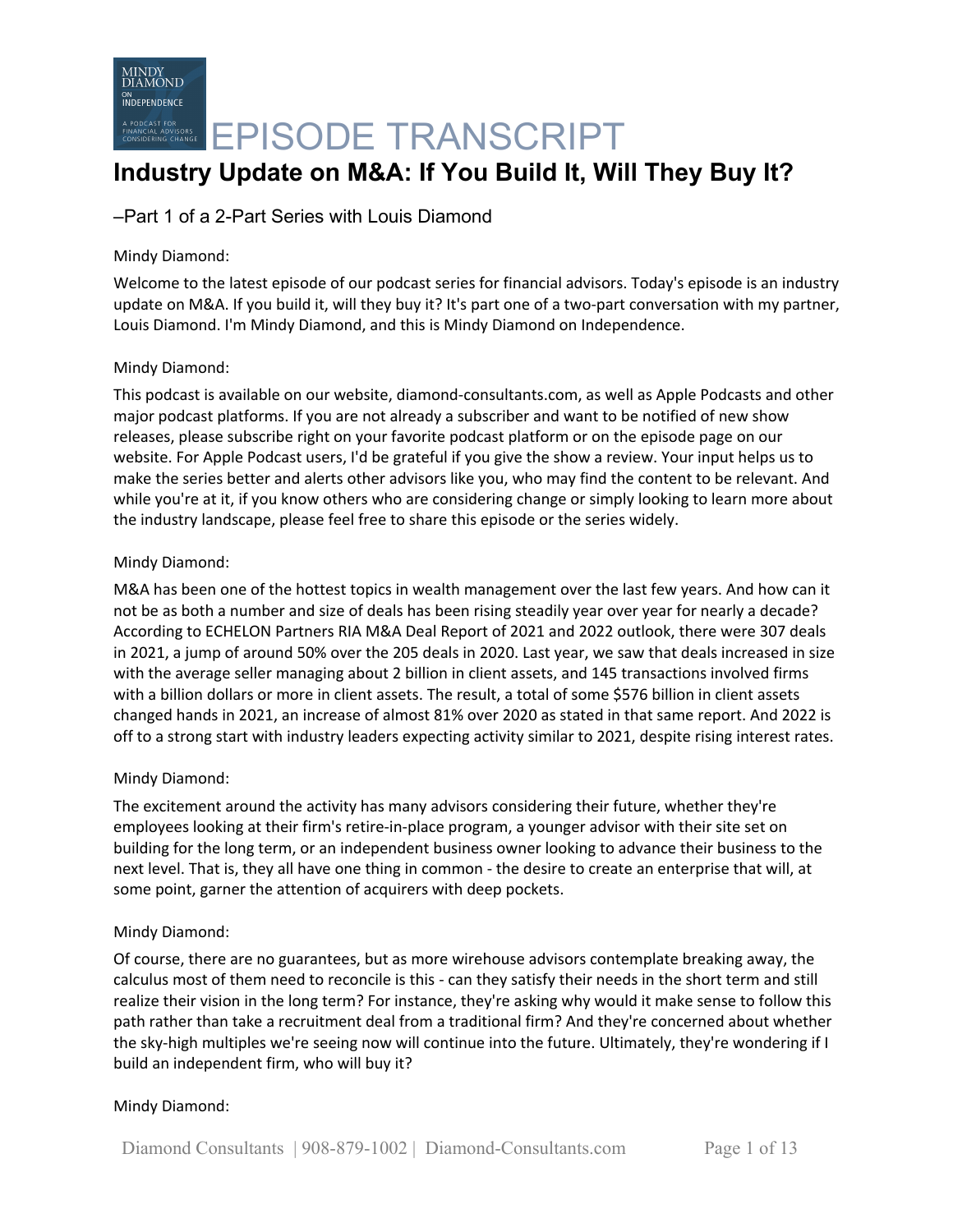# **Industry Update on M&A: If You Build It, Will They Buy It?**

## –Part 1 of a 2-Part Series with Louis Diamond

There's a lot to unpack here, so much so that we're separating this into two parts. In this episode, we'll talk about the opportunity, comparing, contrasting the choice to build an independent firm versus taking a sunset or recruitment deal. Then in part two, we'll explore who the potential buyers are and what they're looking for, along with some examples of breakaways whose firms were recently acquired with some thoughts on what made them attractive to their acquirers. Louis is joining me to break it all down. So let's get to it.

### Mindy Diamond:

Louis, as always, I'm grateful to have you here for this important conversation.

### Louis Diamond:

Absolutely. This is a very important topic, and like you said, a lot to talk about today.

### Mindy Diamond:

Okay. So let's start at the beginning. Let's talk about the trends we're seeing and why we're talking about this now.

### Louis Diamond:

Absolutely. So you hit on a number of the metrics around the number of deals and how deals have gotten larger in your introduction. So no need to spend time there. A couple of quick stats that I'll pull out though, one is, right now, there's an estimated 29 distinct private equity firms that have backed RIAs, meaning they picked their horse in the race and the private equity firm has deployed capital on behalf of these RIA acquirers.

### Louis Diamond:

So that's a massive number of different private equity firms that have identified the RIA space as being an attractive investment for their capital, and it's because of the recurring revenue nature of the business, the scalability, and also some of the demographic trends. So with that institutional capital comes a lot more capital to chase the right firms. So there's more capital behind deals, which does pump up the interest on behalf of buyers, which puts supply and demand somewhat out of balance, which is good for a prospective seller.

### Louis Diamond:

Even in the last year, we saw major private equity firms like Bain Capital backed the Carson Group. We saw KKR backed Beacon Pointe. So now, we've seen not just some of these smaller niched private equity firms, but some of the major, major players in the world backed the RIA business model. So that's number one, more capital in the space.

### Louis Diamond: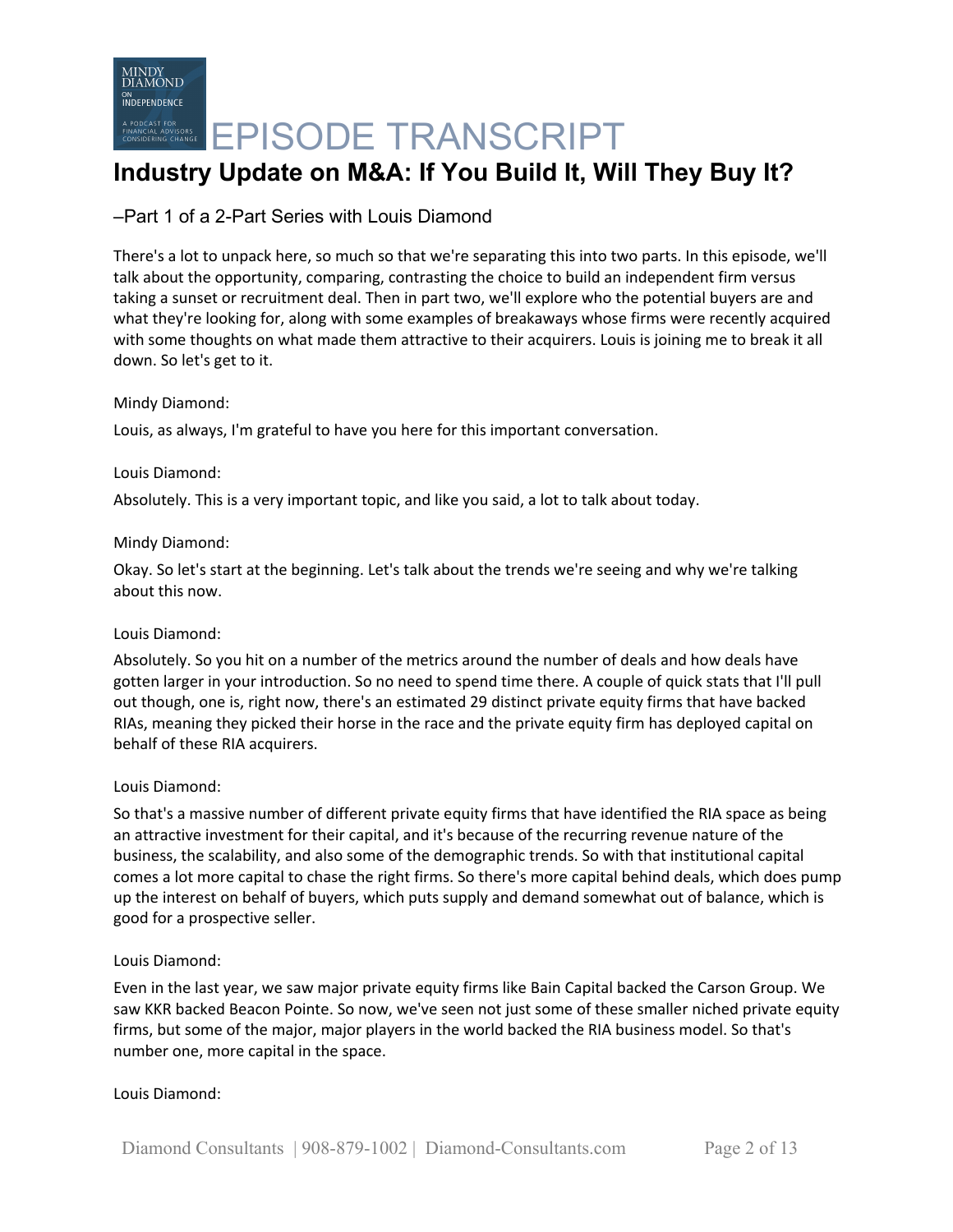# **EPISODE TRANSCRIPT**

# **Industry Update on M&A: If You Build It, Will They Buy It?**

## –Part 1 of a 2-Part Series with Louis Diamond

Another one is as these private equity firms and family offices back in RIA, there's multiple arbitrage, meaning they can buy a \$500 million firm for eight to nine times, but the platform that they're merging it into might sell for 21 to 22 times. So that means a buyer is conceivably willing to pay decently more than what might be reasonable these days, because they know they can sell the business for much more on the other side.

### Louis Diamond:

And then I'll give you one or two other points right now. It's that there's a lot of drivers for sellers, which ultimately floods the market with potential opportunities for these buyers. It's an aging demographic base on the advisor side. This business is certainly a scale business, and we've seen the large firms get larger and have a lot of really interesting capabilities, whether it's tax preparation or estate planning or other family office services. And in general, many advisors putting their hands up and saying, "I'm sick of running the business of a business, and I want to join something that's bigger and better than what I can do on my own."

### Louis Diamond:

So I'd say for right now, those are some of the big trends. And then on top of all of it is people not wanting to miss out. With very high multiples, there is somewhat of a keeping up with the Joneses, and advisors seeing their friends sell and hearing through the grapevine what they sold for and not wanting to miss the boat and miss out on what right now is a pretty special moment for independent firm mergers and acquisitions.

### Mindy Diamond:

That paints an exciting picture for someone who has a saleable RIA firm right now. But a lot of our listeners on this podcast are prospective breakaways, meaning their advisors that are practicing or running their business at a traditional firm considering going independent. And so I know I, and I'm sure you, get asked the question all the time. How do I know that these multiples will still be around 5, 10, 20 years from now when I'm ready to sell, if I go independent?

### Louis Diamond:

Yeah. It's a really important question, and it's something that we talk to many of our breakaway clients about, as you mentioned. So no one has a crystal ball. Of course, there's no guarantee that multiples are going to stay high, just like there's no guarantee that the stock market is going to increase over the next number of years. But all you can point to, similar to those following the markets, is how past performance informs future results or expectations.

### Louis Diamond:

So right now, there's more capital in the space than ever before, and the capital doesn't show any signs of slowing down. If anything, there's more private equity firms, more family offices, more institutional money that's really interested in the RIA channel. And so as long as the wealth management profession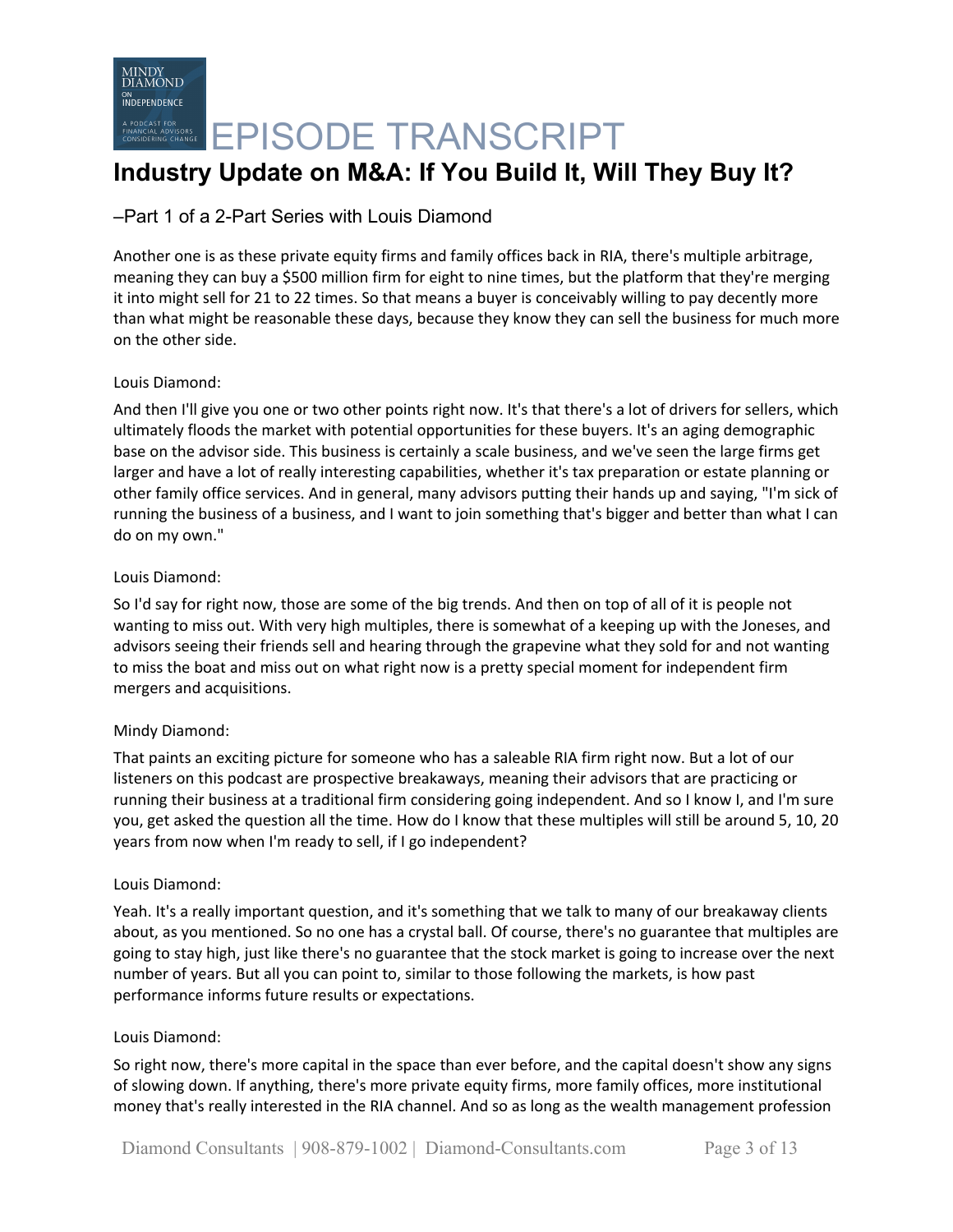## –Part 1 of a 2-Part Series with Louis Diamond

is a scalable business, it's one that has the right demographic headwinds behind it, and also there's quality firms that are on the market, there's no reason to think that the music is going to stop.

### Louis Diamond:

Of course, there is risk in that. You're trading the certainty of what could be a upfront recruitment deal from a major firm or even selling the business today for the hope that my business will be larger and more valuable in the future. So no guarantees, but I think there's pretty good reason to believe that when someone is looking to sell and they are a quality firm, that there will be no shortage of buyers. The multiples might be different. The buyers might be different. The capital may look different, but ultimately, if you build the business in the right way, which we'll talk about today, you can certainly reap the rewards at the end of the day.

### Mindy Diamond:

So for perspective, Louis, what are valuations currently?

### Louis Diamond:

Yeah. So first, backing up a little bit, just some quick education on multiples and valuations to begin with, independent firms are sometimes valued as a multiple of top-line revenue or gross dealer concession or trailing 12, depending upon what model or part of the industry you're coming from. That's an easy benchmark. Everyone can kind of understand that, but most acquirers, especially any of these sophisticated acquirers, value a business as a business, which is a multiple of EBITDA or free cashflow.

### Louis Diamond:

So from deals we're working on and just talking to experts and folks that have gone through a sale process recently, we can comfortably say that in many cases, valuations have actually increased by 30 to 40% for quality firms, and that's really just since the start of the pandemic. And again, that's for quality firms. Not everyone gets a premium to where they were, and certainly there is some of firms hearing about what others sold for and expecting their firm to just be worth the same.

### Louis Diamond:

But as you know, there's many factors that go into evaluation, such as the scale of the business is a big draw of the valuation and what part of a multiple range you'll sit in, what's the firm's organic growth, absent market, appreciation, is there a next generation within the firm? Is revenue spread out to multiple folks within the firm? Does the firm have a unique value proposition? Is it in an attractive market? Et cetera, et cetera. So a firm like that might get a premium valuation, but certainly, if you build the business right, and even if you have most of those characteristics, you'll find a buyer. But for these multiples that have really increased, these EBITDA multiples, I would say you need to have most of those characteristics.

### Louis Diamond: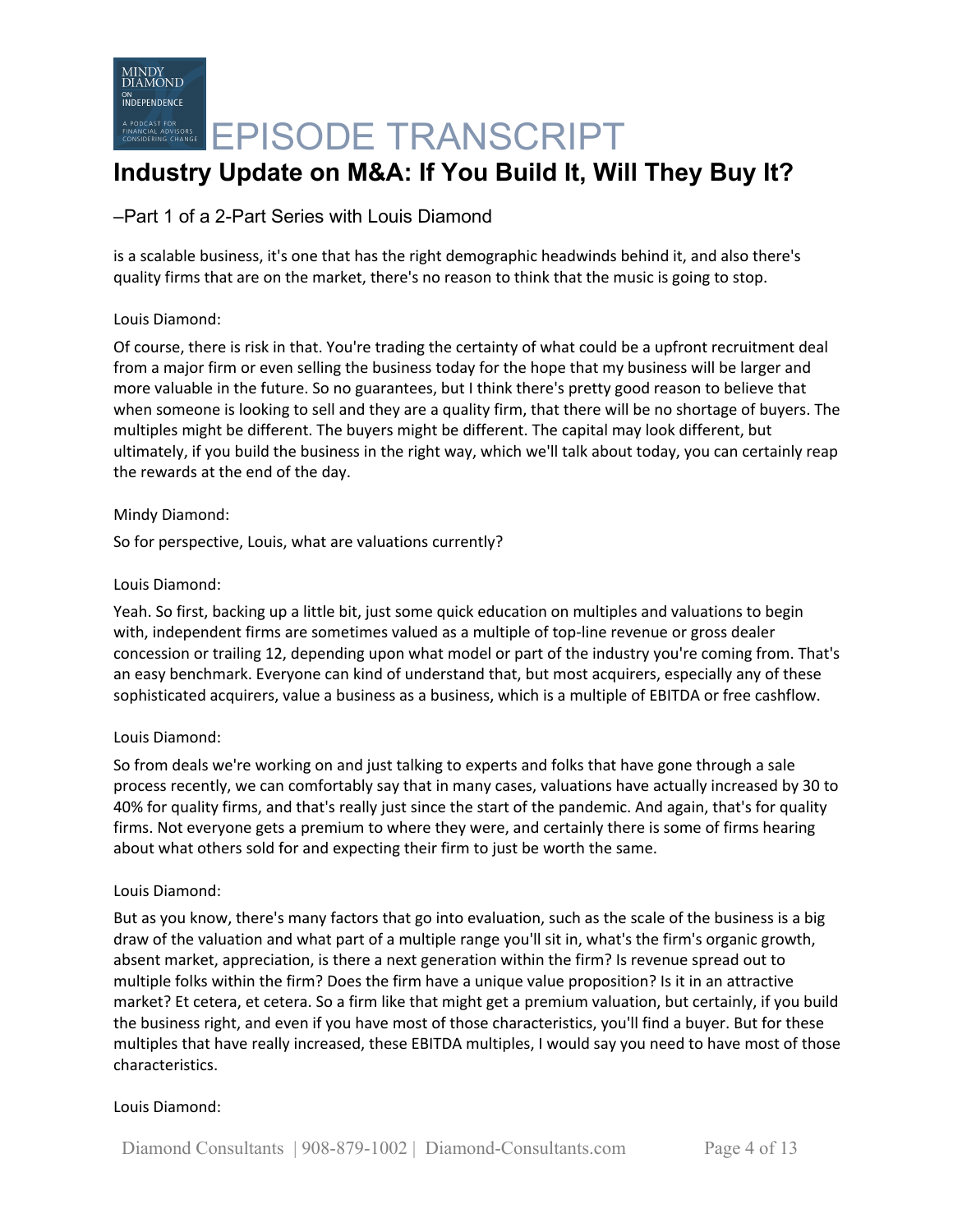# **Industry Update on M&A: If You Build It, Will They Buy It?**

## –Part 1 of a 2-Part Series with Louis Diamond

So let me just give you a quick example just to make it more tangible. Let's assume it's a fee-based \$500 million firm. Pre-pandemic, so let's say 2019. We probably would've seen that firm sell for anywhere from six to eight times EBITDA. Now, that same firm can easily be worth eight to 11 times depending upon the growth and the other factors. So just in a short period of time, valuations have gone up, as an example.

### Louis Diamond:

For multi-billion dollar firms, whether it's a breakaway or otherwise, we can see multiples as high as 18 to 21 times. So United Capital sold to Goldman Sachs a couple years back for reported 17 times EBITDA. So United Capital was massive. They had a proprietary technology platform, and there were rock stars in the industry, and that was 17 times. So now we're saying that a firm that's probably decently smaller than United Capital can sell for more. So clearly, valuations are on the rise.

### Mindy Diamond:

And if I'm an advisor sitting at Merrill Lynch, for example, today, and I said, "I want to sell my business. I'm an employee at Merrill, and I want you to find me a private equity firm or a larger RIA to buy me," first of all, are those buyers interested in buying an advisor right out of a traditional firm? And if so, how might that impact the valuation of the business?

### Louis Diamond:

Yeah. So it's a really good question. If you're coming from a captive environment, or even if you're at a broker dealer and you're independent, but need to repay for the business, meaning you have to change custodians and you have to go through a transition process versus an RIA, which can keep their same custodian, and there's still some transition work, but it's much more about transitioning the story or the brand versus actually the blocking and tackling of moving assets, the potential buyers are different. Many big time RIA buyers would not be interested in a breakaway because they either don't have the manpower to facilitate the transition, or from a risk standpoint, they're not comfortable with structuring a deal where not everything might come.

### Louis Diamond:

So there's still plenty of buyers for someone who's sitting at a wirehouse. The best way, though, to maximize value, if you are an advisor in a captive environment, is to go independent for at least a year, have some tax returns behind you, have a steady state business. And then when you're ready to sell, then you can sell it and not get any sort of change or discount to your multiple.

### Louis Diamond:

But we do still see plenty of clients who are maybe approaching succession and they don't want to wait a year. They want to align with their eventual succession plan now. So that still works. I wouldn't expect actually the multiple to be all that different, although there may be less buyers or suitors to the business. What's different, though, is the structure of the deal. An RIA selling probably gets 70 to 75% of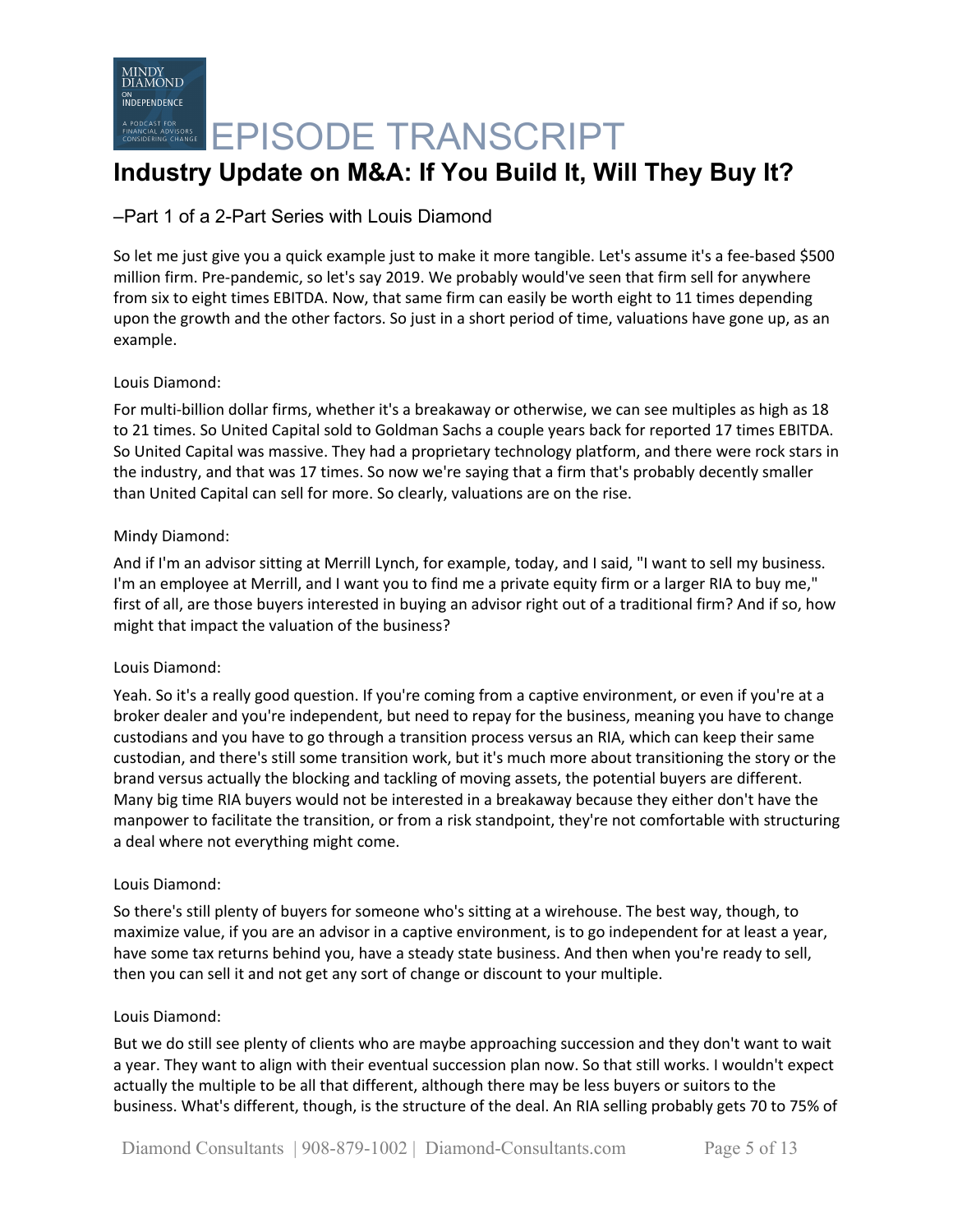# **Industry Update on M&A: If You Build It, Will They Buy It?**

### –Part 1 of a 2-Part Series with Louis Diamond

the total transaction value paid at closing. If you're transferring from a wirehouse firm or some sort of captive environment, maybe a third to 50% of the values paid at closing, and the rest is put in back-end bonuses or earn-outs. So structure is different because the buyer and seller are taking more risk in what's going to come over in a transition.

### Mindy Diamond:

All right. Let's back up a second. You mentioned that, in most cases, the multiple for a buyer is willing to pay for a seller is a multiple of EBITDA, but unless you're already independent and a captive advisor has no idea what his or her EBITDA number is, so how do you arrive at that EBITDA number?

### Louis Diamond:

Yeah, that's also a very good question, a very popular one. This is one where sometimes it's more art than science. And if you talk to five different acquirers, they may say your EBITDA looks different each and every time, because really what they're evaluating is if you come onto their platform, what's the free cash flow or the extra economics that's going to flow to their bottom line after paying for expenses and making sure that the profits are recognized. So different buyers, for instance, may have certain resources. Maybe, they have office space that you can tuck into. So, okay, there's some cost synergies. Or maybe they have a compliance officer that you don't need anymore, or maybe there's an admin that you can plug into.

### Louis Diamond:

So there is some subjectivity, but in general, the way I would think to get to an EBITDA number is like this. So start off with top-line revenue or your trailing 12 months revenue or your GDC. Deduct local expenses - payroll, office space, benefits, marketing, et cetera. And what you get to is your earnings before owner's compensation or EBAC. This would also equate to what your net payout is. So this might be, for a well-run independent business, maybe 60 to 70% of your revenue. But from here, a buyer has to compensate you to keep running the business or compensate a replacement. So what we need to do is back out ongoing compensation for you or for someone that is going to replace your role. So maybe we'll figure 25 to 30% as ongoing compensation.

### Louis Diamond:

So to keep it simple and just really back of the envelope, very, very simple without getting too much into the weeds, the typical EBITDA margin of a well-run independent business is usually anywhere from 25 to 35% of revenues. So if you're doing 10 million a revenue and approximate EBITDA that you can then apply a multiple to is two and a half to three and a half million dollars. It can certainly be more. We've seen plenty of firms where it's less, but to keep it really simple without having a pro forma P&L and really understanding your expenses, assume 25 to 35% of your trailing 12 or of your GCC or of your topline revenue.

### Mindy Diamond: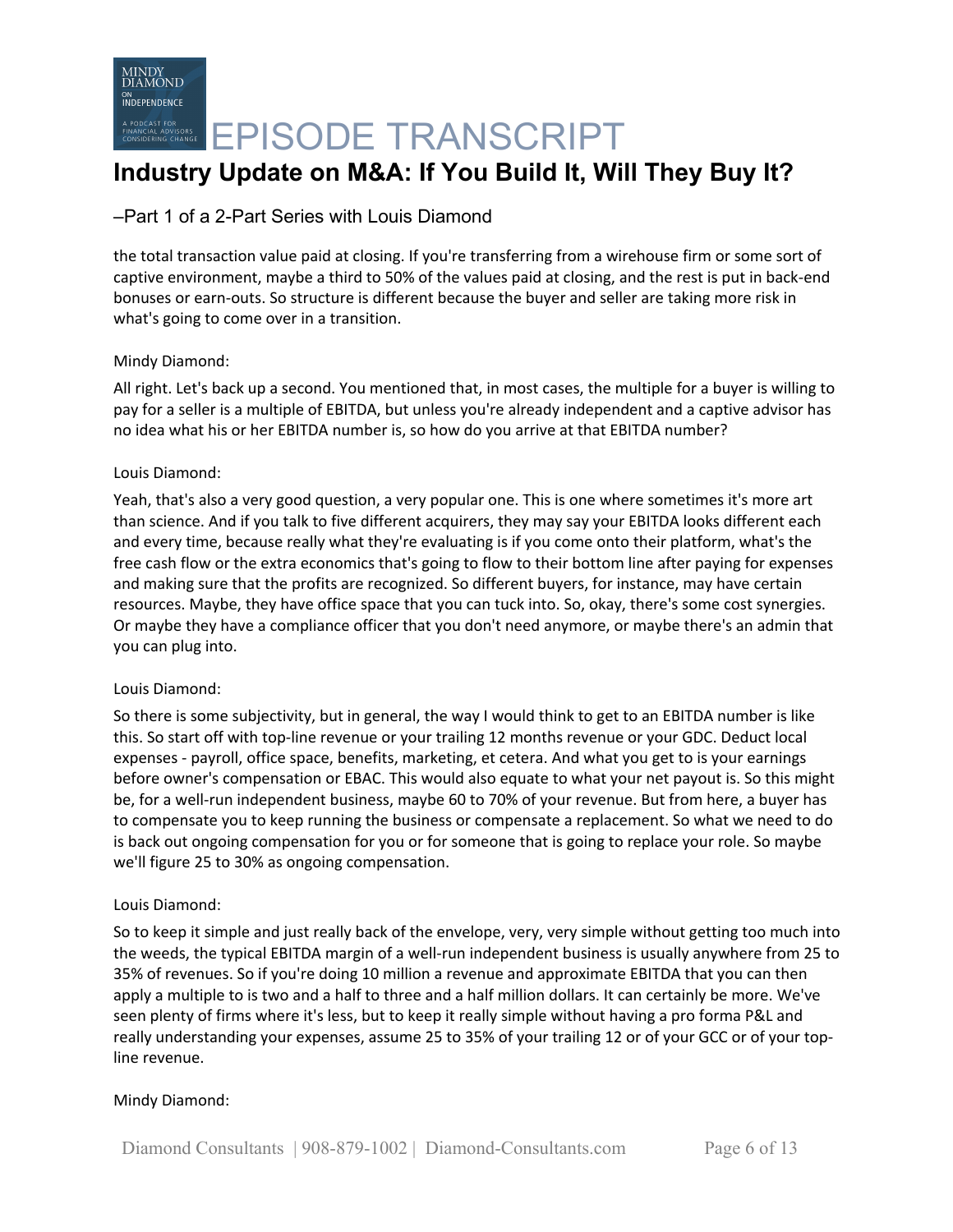# **Industry Update on M&A: If You Build It, Will They Buy It?**

## –Part 1 of a 2-Part Series with Louis Diamond

So let ask you a question, and I guess it's a little bit of a two-part question. If an advisor is considering going independent, then he or she is obviously taking on the opportunity cost or giving up the notion of monetizing the business in the short term via a recruitment deal. So I guess the first part of the question is how does going independent and building a business for the long term compare to taking a recruitment deal? And why then would an advisor do that, if what we're talking about is at least one year and in most cases, five to 10 years out?

### Louis Diamond:

Yeah. Very fair question. So my answer, I'll build on some of what we talked about before and try to make tangible some of these concepts. So what I would say to this advisor or this team that's considering independence over a W2 recruitment deal, the first part of it is any recruitment deal, whether it's from a independent broker dealer from a wirehouse, et cetera, is at ordinary income tax, versus the sale of all or part of a business is at long-term capital gains. So you know your tax rates better than I do, but that's obviously a major difference as far as the after-tax proceeds from a deal.

### Louis Diamond:

Like we were talking about earlier, the answer to, "Does it make sense to sell your business on the open market as an independent versus taking recruitment deal? Which one is better?" The answer really does depend upon the size of your business and how attractive your business is to a buyer, because for a certain size businesses, you may be better off just getting a recruitment deal that's based upon a multiple of your trailing 12 rev or your GDC. But certainly for larger businesses, or even we'll say midsize businesses, it's actually hard to find an example where an advisor wouldn't be better off, especially on an after-tax basis, selling their business versus taking a recruitment deal.

### Louis Diamond:

So let me give you an example. We talked before about a \$500 million firm that's mostly all fee-based. Let's say that firm has 4 million of trailing 12 or of revenue. So let's take that 35% EBITDA margin that we discussed, so 35% of the 4 million. That gives us about 1.4 million of EBITDA. So this is the amount that a buyer would acquire after giving you market rate compensation for running the business.

### Louis Diamond:

So let's take the 1.4 million of EBITDA and let's apply a 10X multiple, because we're going to say... Before we said probably eight to 11 times would be the multiple for a firm of this size. So we're giving a 10X because it's a firm that is growing pretty well. They have some next generation, so they're not top top, as far as their peer group, but they're certainly very desirable. So we're going to give them a 10X multiple of EBITDA. So 10 times 1.4 million is about \$14 million. So this is \$14 million at long-term capital gains versus \$4 million producer going to a wirehouse. After hitting, or assuming they hit, all of their back-end bonuses, they grow, et cetera, maybe they get to about 12 million, maybe a little bit more, and this is that ordinary income.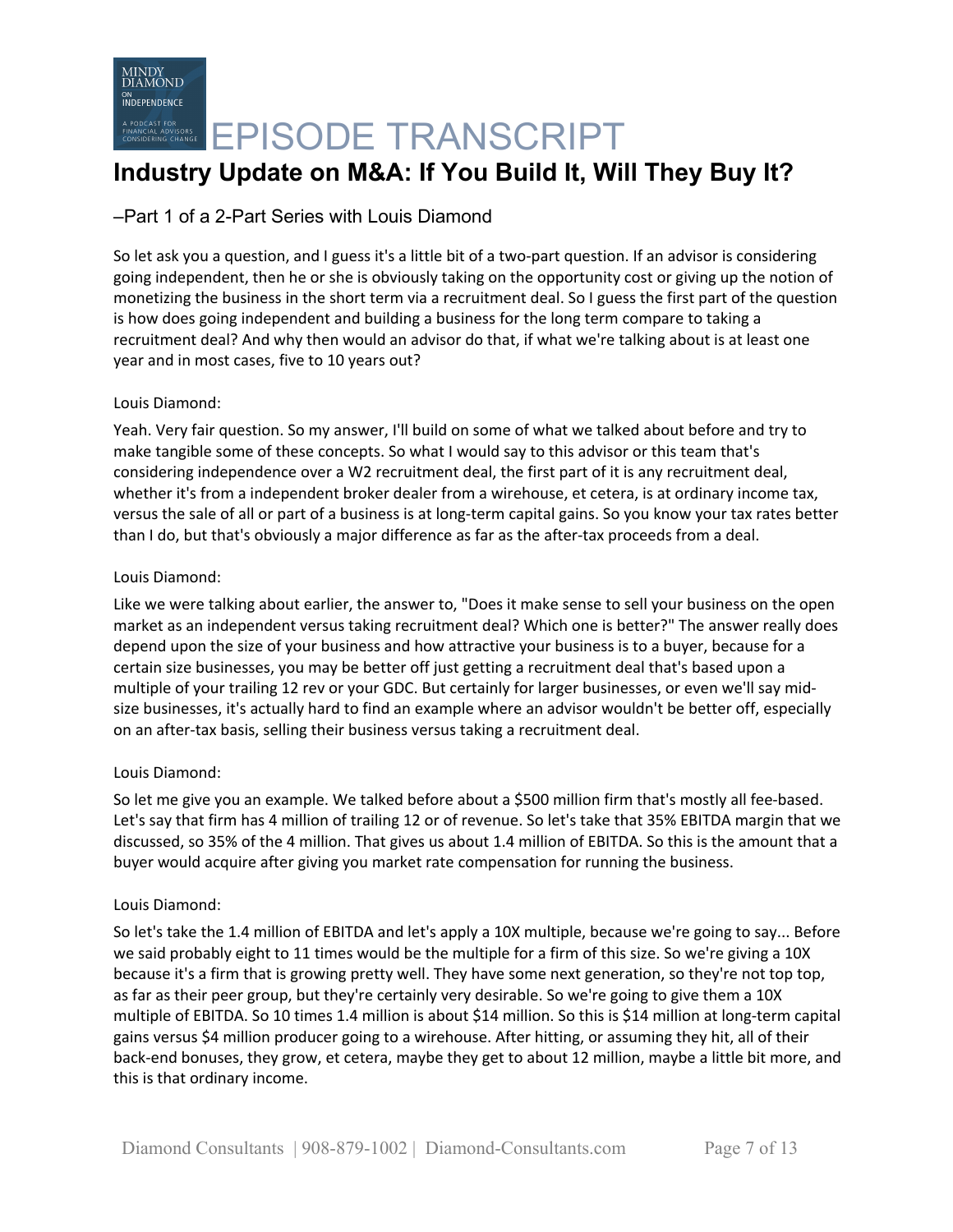

## **Industry Update on M&A: If You Build It, Will They Buy It?**

### –Part 1 of a 2-Part Series with Louis Diamond

### Louis Diamond:

So this is a better structure for an advisor because, one, it's 14 million at long-term capital gains versus 12 million or so at ordinary income. They're likely to get probably about 75% of the \$14 million paid at closing versus having to wait five years or sometimes more, and also the uncertainty of whether they're going to hit the full deal in a traditional-deal sense. So it's more certainty, better after-tax and even better pre-tax than this example.

### Mindy Diamond:

But let me ask you a question. A recruitment deal is for now. So that \$4 million revenue generator can get \$12 million let's say over the next years, but if they trust that they're in growth mode and they feel that they're pretty likely to hit the back-end bogies, they know with certainty that they know who the buyer is, obviously, the firm they're joining. They get a good percentage, probably half of that 300% upfront, versus much delayed gratification. I mean, you're saying somebody would have to wait at least a year before selling their firm before they would be really attractive to the right buyers and for the right multiple. But in most cases, you and I know if you're going into trouble of building a firm, it's probably five to 10 years of delayed gratification. So how do you reconcile that?

#### Louis Diamond:

Yeah, that's extremely fair. So this is where it's all about risk tolerance. It's about how you want to live your business life. It's about your own personal financial situation and what it is you can wait for or what you're willing to wait for. There's plenty of advisors we work with who understand the math that I just shared, but they want the certainty. They want to monetize now. If they're going to move, they want to make sure that they're able to take some chips off the table.

### Louis Diamond:

So independence is absolutely not for everyone. This example is very compelling to someone who does have, we'll say, a medium to long-term orientation. They're willing to delay the gratification because they're bullish either on their growth or in their portability and are willing to wait in order to reap greater financial rewards down the line. So there's a reason why the wirehouses are still very attractive homes for advisors. Firms like First Republic and Rockefeller are doing really well. And up and down the spectrum of the landscape, there's firms that are paying traditional recruitment deals and winning versus the independent space.

### Mindy Diamond:

Certainly, it's important to consider the financial implications of someone choosing to go independent, but I think it's worth reminding our listeners that it probably isn't enough for most people to build something where they're going to get better tax treatment or more money overall for their business five or 10 years from now. In a lot of cases, the real benefits to both clients and advisor along the way of being a business owner, and those benefits are probably the biggest thing for the advisor, is greater freedom and control in terms of how they service clients. Agency over their professional life is probably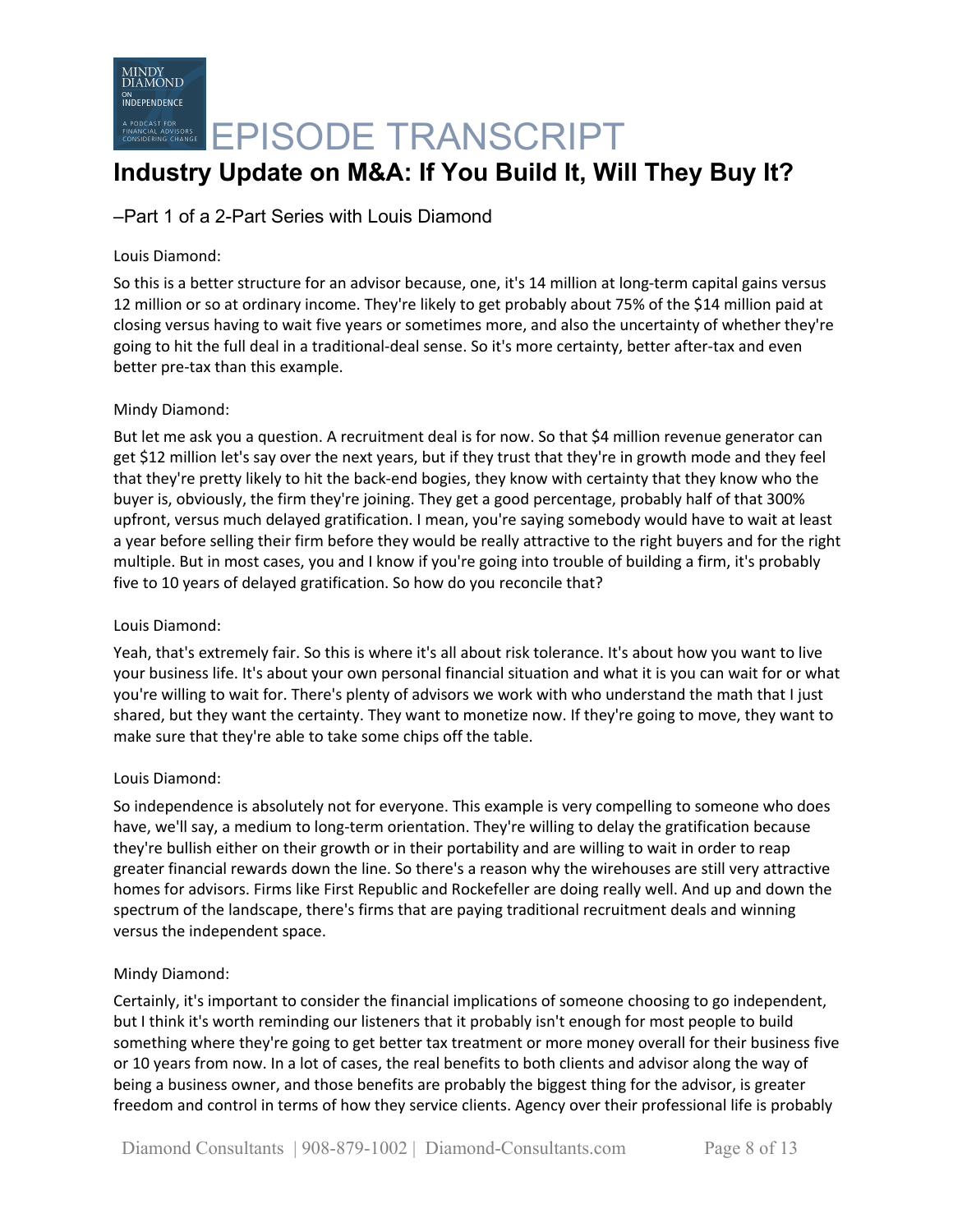# **Industry Update on M&A: If You Build It, Will They Buy It?**

## –Part 1 of a 2-Part Series with Louis Diamond

a good way to say it. And for the clients, it's a matter of moving more to this fiduciary mindset, really knowing that the advisor and the clients sit on the same side of the table and that the advisor is held to a fiduciary standard, really doing everything in the best interest of clients. Is that fair?

### Louis Diamond:

Yeah. I think that is very, very fair, and I think we've done episodes on this, and there's a lot more to be said about the qualitative reasons why someone might prefer independence over a W2 model, because certainly the math has to make sense, but if you don't want to be a business owner, you don't want the extra responsibility, then forget about the math because it's not going to be a good fit for you.

### Louis Diamond:

I would like to call attention, though, to other than the valuation of the business. There's also a number of other financial benefits of going independent versus taking a W2 recruitment deal. Building enterprise value, certainly, and it's not just building enterprise value for what my valuation is today, but every five or six years with fee-based businesses, they tend to double in this industry. And if you buy into the premise of the independence space, which is more control, ability to serve clients better, ability to market more freely, it also translates to higher growth rates, which will build your enterprise value even more.

### Louis Diamond:

So it's one thing to think about this \$4 million advisor with the \$14 million valuation today, but likely, the exercise is what do we project our EBITDA to be five, 10 years out. That's an extra size. I can certainly walk anyone listening through. Feel free to reach out and I can walk you through evaluation model. It's actually very interesting.

### Louis Diamond:

Another financial component is operating leverage. So as fixed costs remain the same, an advisor can add a dollar of revenue to their bottom line and it's going straight to their pockets versus, today, operating leverage goes to the firm. You also have higher payouts. Even if you're paying to outsource certain functions, I would still expect a decently run independent firm to net anywhere between 60 even up to 75% of revenue, which is much more than what they stand to gain in a W2 environment.

### Louis Diamond:

You also have multiple ways to monetize the business. So it's not just a sunset program when you want to retire from a traditional firm, but if you're independent, you can sell a portion of the business. You can sell half the business. You can sell the whole thing. You can sell within your team. You can sell to a client. You can sell to a family office. You just have many more ways or bites at the apple, if you will, to monetize portions of the business or take chips off the table.

### Louis Diamond: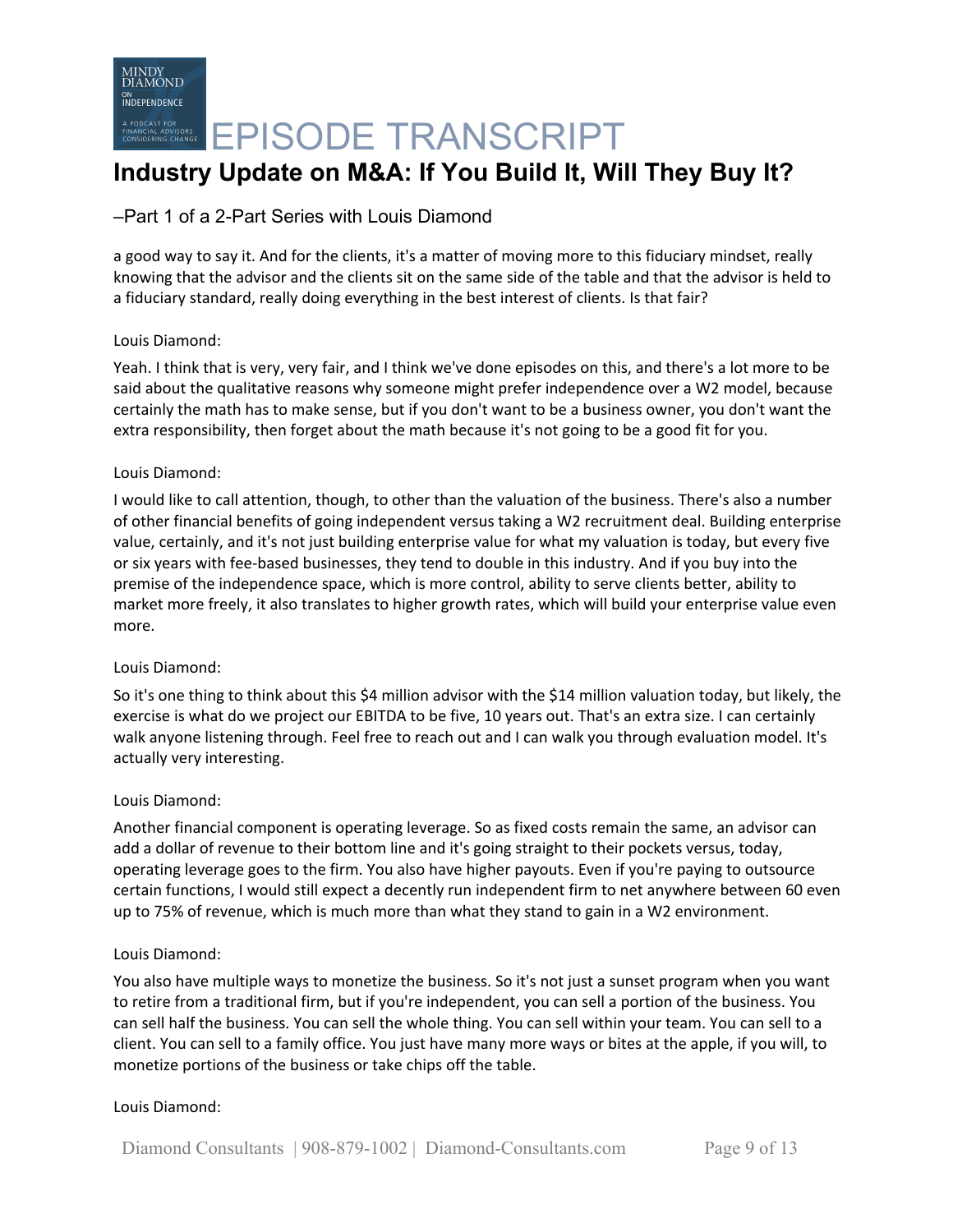# **Industry Update on M&A: If You Build It, Will They Buy It?**

### –Part 1 of a 2-Part Series with Louis Diamond

And then we already talked about the tax treatment of deals and how long-term capital gains versus ordinary income, but also, the tax benefits of owning a business, so being able to own a building and pay yourself rent and many other creative ways to save taxes as an independent business owner. So a lot to go through there. Some of it is somewhat hard to conceptualize or quantify today, but there's certainly many solid financial benefits of going that route.

### Mindy Diamond:

One of the benefits that we haven't mentioned is the flexibility for either a soon-to-retire advisor or at some point retiring advisor with how and when they can retire versus the retire-in-place programs that the big firms are using to prevent attrition. So how does this concept of M&A within the independent space compare to these wirehouse sunset deals?

### Louis Diamond:

Yeah. So actually, the concept isn't that different than the example we were giving before with the \$4 million advisor who's weighing a recruitment deal. We're saying the recruitment deal's about 300% versus selling the business on the open market. Very, very similar to a wirehouse sunset deal. The warehouse sunset deals could be anywhere from one and a half, maybe up to three or even three and a half times, depending upon the firm and the tenure of the advisor and the size of the business. So it's a very similar exercise as far as how does it compare to selling the business as an independent.

### Louis Diamond:

But the other benefits are the advisor has flexibility with how and when to retire versus a very prescriptive out-of-the-box solution of monetizing within a wirehouse. So it's options on what you want your role to be. It's options on when to retire. It's options to sell a piece of the business, but still keep some equity. It's an option to stay on as a consultant for as long as you'd like. It's an option to work three hours a week and get paid a salary and get benefits.

### Louis Diamond:

So a lot of flexibility for the retiring advisor, but more importantly, you're giving more agency and control to the next generation. So instead of them being bound to a firm for five to seven years, we're seeing it even longer these days, depending upon the structure, you're giving them a chance to flex their entrepreneurial muscles, have more control over the business, and ultimately empower them more in your succession.

### Louis Diamond:

Two other things to note aside from the tax treatment, ordinary income versus long-term capital gains, is that a seller of an independent business can get the funds faster. So it can get the full deal proceeds within one, maybe even up to two years, versus it might take five to seven years as a seller in the wirehouse world. So a number of, we'll say, softer benefits on top of the more lucrative tax treatment and pre and post-tax proceeds of selling the business on the open market.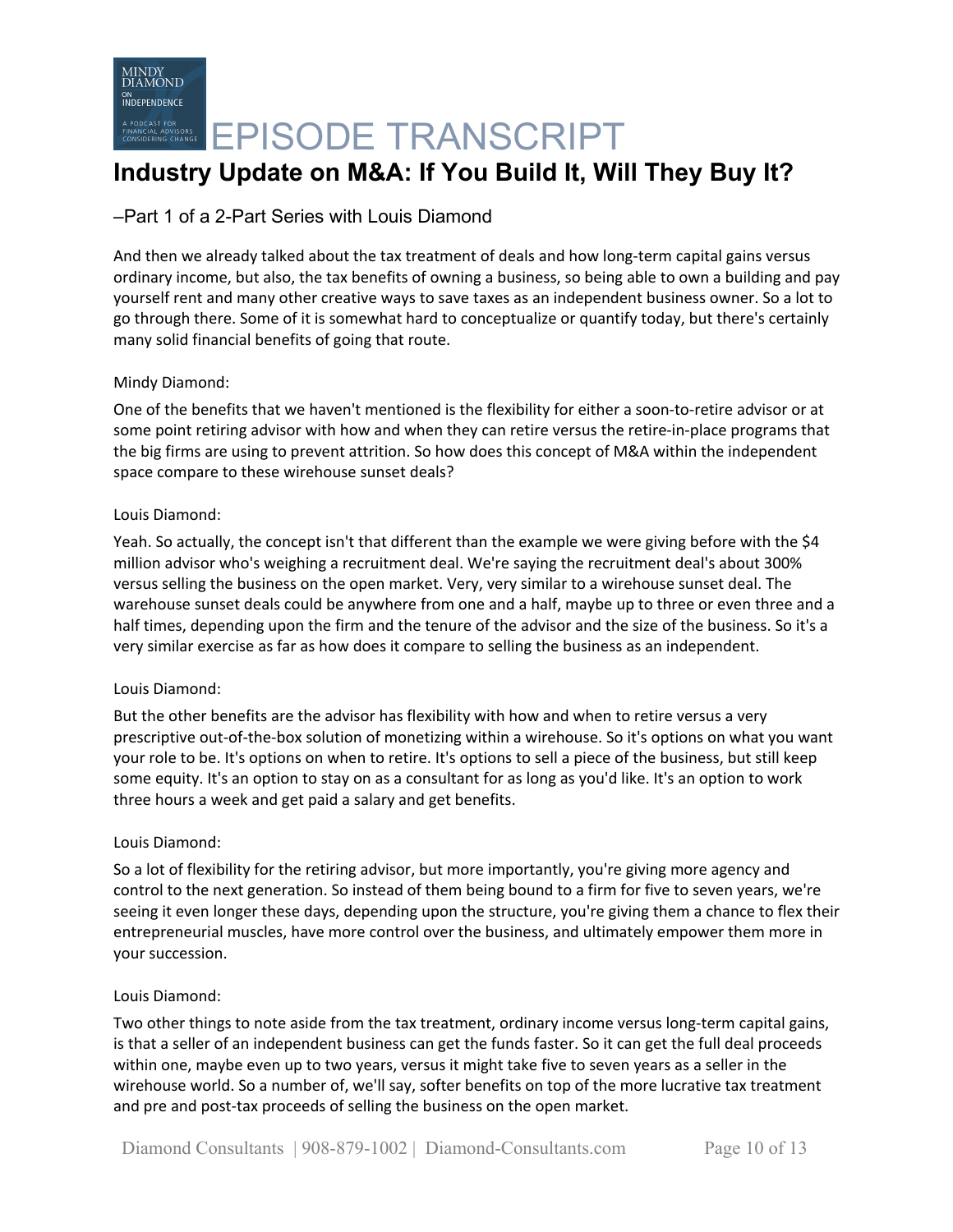

# **EPISODE TRANSCRIPT**

## **Industry Update on M&A: If You Build It, Will They Buy It?**

### –Part 1 of a 2-Part Series with Louis Diamond

### Mindy Diamond:

And I agree with all of that. Let's pivot then to the notion of... Or maybe talk about some examples of top wirehouse teams that broke away, went independent and have actually sold.

### Louis Diamond:

Yeah. This is important because everything we've talked about to date in this episode has been all talk. There's no proof behind it. It's really just taking our word for it. So I think one of the best ways to really understand these concepts and drive it home is to look at some representative examples.

### Louis Diamond:

So I got five or so different examples here. I'll note that we're not at liberty to share valuations because either there's non-disclosure agreements in place or because they're private company transactions where the multiples aren't released, but at least can give the listeners a sense of who these folks sold to and just kind of the scope of what's possible.

### Louis Diamond:

Funny enough, most of these folks have been guests on our podcast at one point or another. One example would be Margaret Dechant, who left Morgan Stanley with 2.2 billion in assets in 2016 with her team. They sold to Hightower in December of 2021. Again, don't know the multiple, but has reported to be quite high, something in the low to mid teens.

### Louis Diamond:

Another example would be Justin Berman, another podcast guest who left Goldman Sachs during the financial crisis to start his own multi-family office. He sold to Cresset, a Midwestern-based multi-family office in 2021 for when he was at 4.8 billion in assets.

### Louis Diamond:

Another example, also from the podcast, also sold to Cresset coincidentally, was Paul Pagnato. His business PagnatoKarp left Merrill PBIG in 2011, went to Hightower, and then left Hightower to launch an RIA, and again, sold to Cresset, 2020.

### Louis Diamond:

Fourth example would be Corient Capital. Chris Copps and his team broke away from Merrill PBIG in Southern California. They launched with Dynasty Financial Partners in 2015, then sold a part of the business to Merchant, who was also a podcast guest. They're a minority investor. And then actually, interestingly enough, in February of 2022, Corient sold to CI Financial, the publicly traded Canadian asset manager, who's been an absolute tear in buying up US wealth management firms. And in Corient's case, their assets almost doubled since they broke away, and they actually got two bites of the apple. They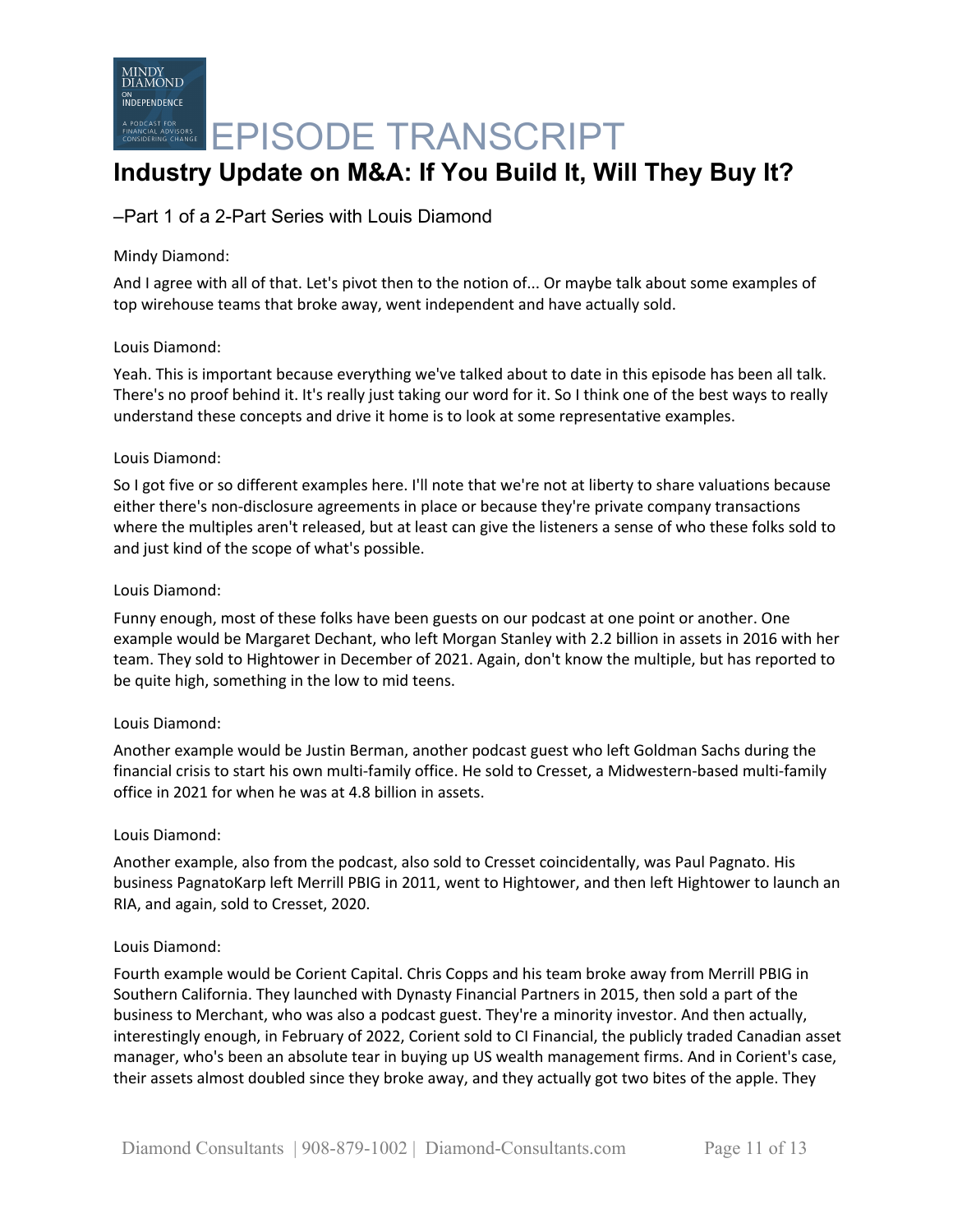# **Industry Update on M&A: If You Build It, Will They Buy It?**

### –Part 1 of a 2-Part Series with Louis Diamond

sold the minority portion of the business to Merchant and then sold the full business to CI, but still retain operational control.

### Louis Diamond:

Two other examples here, and there's many, many more, would be the Luminous Capital guys, Mark Sear and David Hou. They left Merrill in 2008. They built the business, sold it to First Republic in 2012 for what then was a record multiple, and then actually broke away second time in 2019 and will likely sell their businesses again for another very high multiple, probably far more than what they sold to First Republic back in 2012.

### Louis Diamond:

And then lastly, a bit of a different twist, but still important, would be Jim Gold. So Jim was a wirehouse manager. He started Steward Partners along with a couple of other folks back in 2013. The company is a recruitment machine and is now over 25 billion in assets, and they've monetized portions of the business to the Pritzker family office and to a Utah-based multi-family office as well.

### Louis Diamond:

So just here, this is really just off the top of our heads, six very tangible examples of highly successful wirehouse breakaways, who built it the right way and then sold it. And there's many, many, many more to discuss. And if anyone has questions, certainly can reach out and we can share more details.

### Mindy Diamond:

My head is spinning, and I'm blown away by this list, which again, as you indicated, is only a partial list. And with the exception of Chris Copps from Corient Capital, which we hope will be a podcast guest in the coming months, even the Luminous guys, we did a two-part episode with them as well, they've all been podcast guests. You can hear their stories in this series. But it's extraordinary, the notion that if you build it, they will come. And probably a better way to say it, if you build it the right way, they will come and they will come with a whole lot of money. But more to come in our next episode.

### Mindy Diamond:

So M&A activity aside, the message is this. Advisors have options both as employees and business owners. So whether they want to bet on the longer term and build a business that can sell for the highest value at the end of the day or opt to remain as an employee or anywhere in between, the options to monetize exist within everyone's reach. And it all depends upon your entrepreneurial appetite and just tolerance. So be sure to join us for part two of this episode, as we dive more into the different paths that advisors can take to build a firm to make it the most attractive to buyers and has the greatest potential for the highest valuation at the end of the day, and ultimately answer the \$64 million question, if I build it, will and who will buy it? So, Louis, I want to thank you again. It was great, as always, for joining me, and I'm looking forward to continuing the conversation.